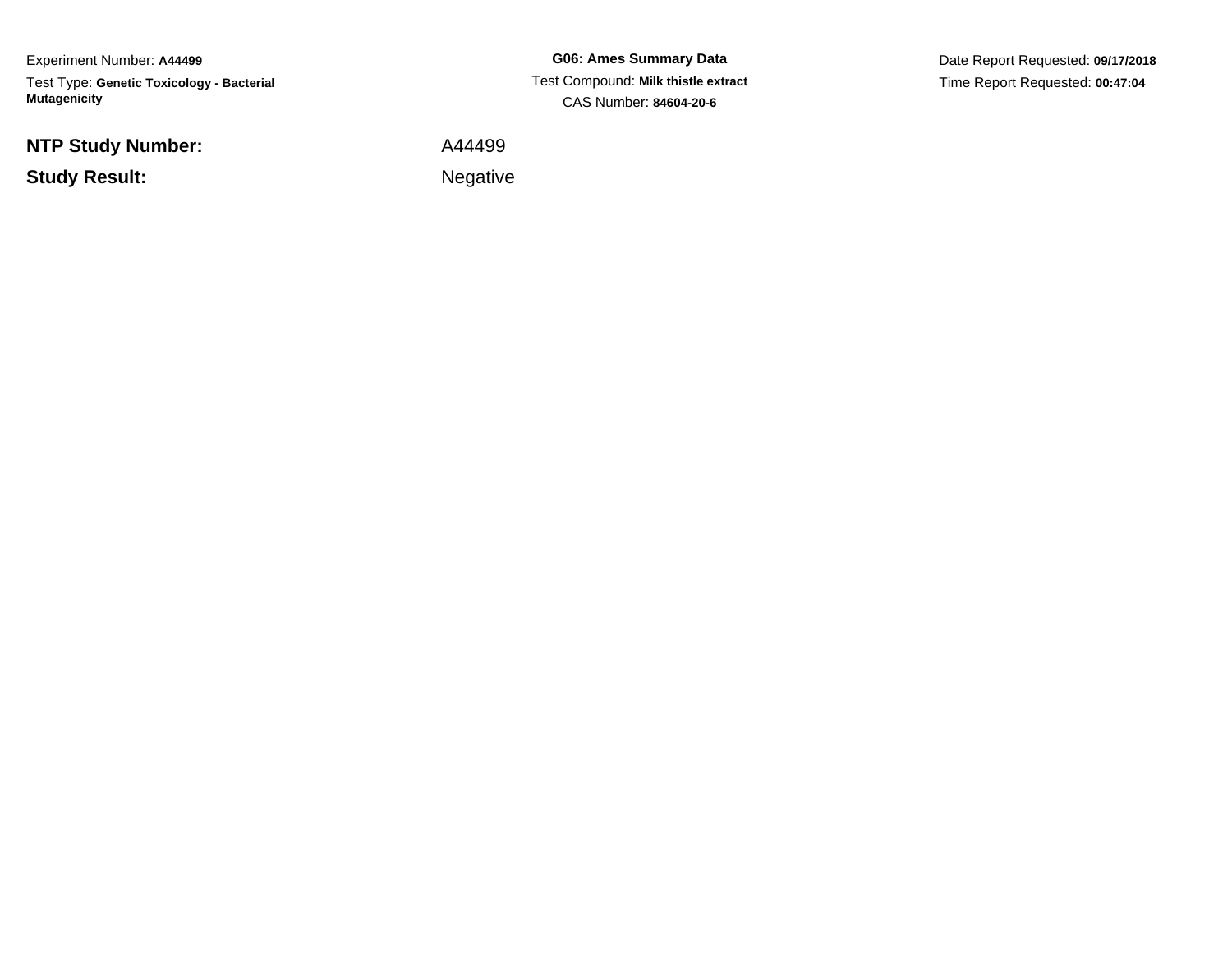Test Type: **Genetic Toxicology - Bacterial Mutagenicity**

# **G06: Ames Summary Data** Test Compound: **Milk thistle extract**CAS Number: **84604-20-6**

Date Report Requested: **09/17/2018**Time Report Requested: **00:47:04**

|                               |                   |                   | Strain: TA100          |                        |                     |
|-------------------------------|-------------------|-------------------|------------------------|------------------------|---------------------|
| Dose (ug/Plate)               | <b>Without S9</b> | <b>Without S9</b> | <b>With 10% Rat S9</b> | <b>With 30% Rat S9</b> | With 10% Hamster S9 |
| Vehicle Control <sup>1</sup>  | $150 \pm 9.6$     | $116 \pm 4.0$     | $99 \pm 5.4$           | $159 \pm 9.1$          | $99 \pm 4.3$        |
| 100.0                         | $156 \pm 7.9$     | $119 \pm 3.8$     | $99 \pm 7.1$           | $148 \pm 33.5$         | $90 \pm 9.2$        |
| 333.0                         | $147 \pm 15.6$    | $131 \pm 7.5$     | $83 \pm 5.4$           | $151 \pm 12.7$         | $79 \pm 9.0$        |
| 1000.0                        | $132 \pm 5.1$     | $123 \pm 3.2$     | $105 \pm 7.7$          | $156 \pm 3.6$          | $90 \pm 7.7$        |
| 3333.0                        | $137 \pm 9.7$     | $109 \pm 5.3$     | $60 \pm 30.2$          | $143 \pm 13.7$         | $81 \pm 3.3$        |
| 10000.0                       | $131 \pm 2.0$     | $125 \pm 15.5$    | $106 \pm 19.2$         | $137 \pm 5.0$          | $101 \pm 7.9$       |
| <b>Trial Summary</b>          | Negative          | Negative          | Negative               | Negative               | Negative            |
| Positive Control <sup>2</sup> |                   |                   |                        |                        | $465 \pm 83.0$      |
| Positive Control <sup>3</sup> | $301 \pm 0.9$     | $303 \pm 18.9$    |                        |                        |                     |
| Positive Control <sup>4</sup> |                   |                   | $419 \pm 27.3$         |                        |                     |
| Positive Control <sup>5</sup> |                   |                   |                        |                        |                     |
| Positive Control <sup>6</sup> |                   |                   |                        | $492 \pm 65.9$         |                     |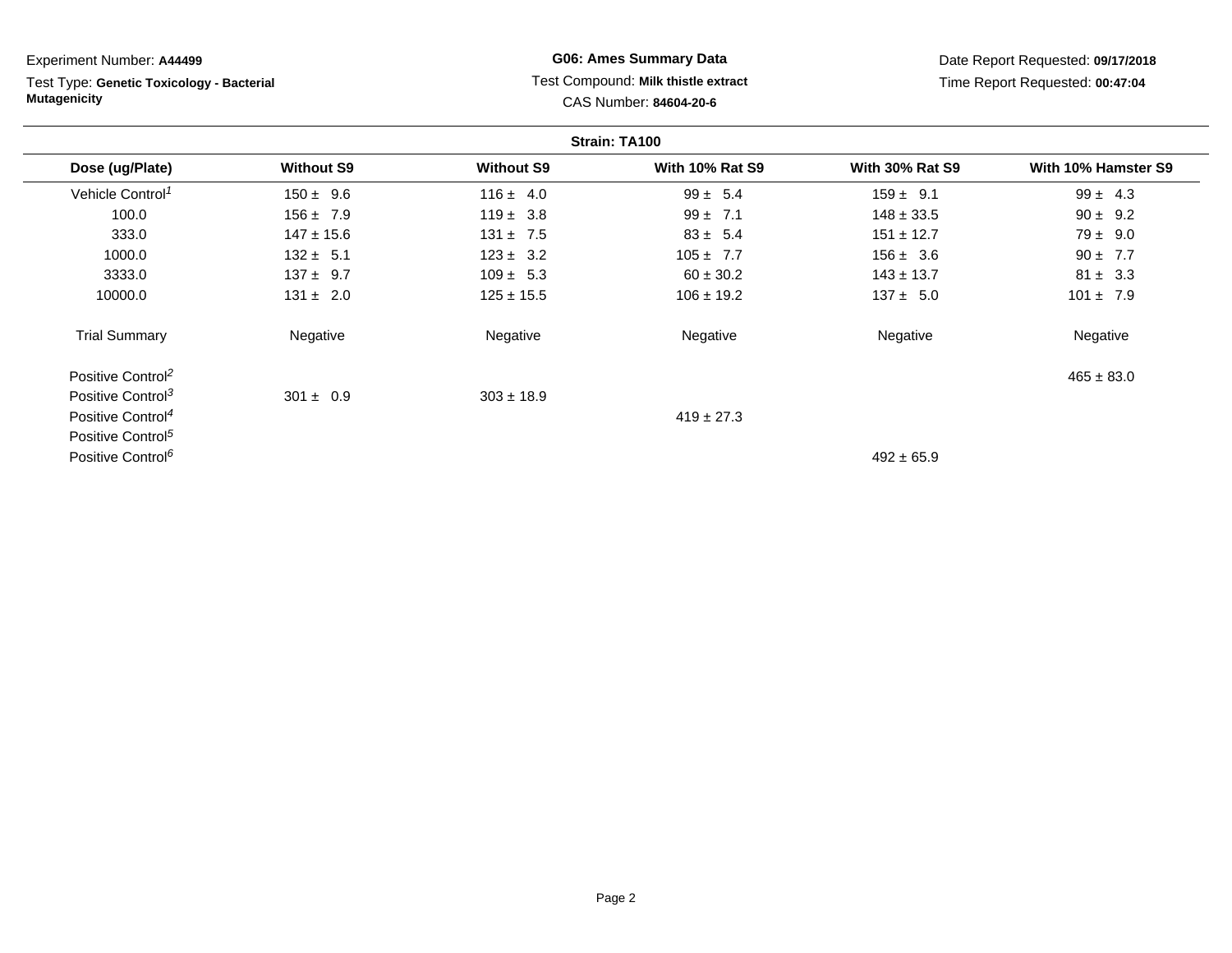Test Type: **Genetic Toxicology - Bacterial Mutagenicity**

**G06: Ames Summary Data** Test Compound: **Milk thistle extract**CAS Number: **84604-20-6**

Date Report Requested: **09/17/2018**Time Report Requested: **00:47:04**

| Dose (ug/Plate)               | With 30% Hamster S9 |
|-------------------------------|---------------------|
| Vehicle Control <sup>1</sup>  | $132 \pm 3.5$       |
| 100.0                         | $126 \pm 6.7$       |
| 333.0                         | $122 \pm 5.0$       |
| 1000.0                        | $129 \pm 12.9$      |
| 3333.0                        | $118 \pm 7.5$       |
| 10000.0                       | $131 \pm 2.3$       |
| <b>Trial Summary</b>          | Negative            |
| Positive Control <sup>2</sup> |                     |
| Positive Control <sup>3</sup> |                     |
| Positive Control <sup>4</sup> |                     |
| Positive Control <sup>5</sup> | $859 \pm 51.5$      |
| Positive Control <sup>6</sup> |                     |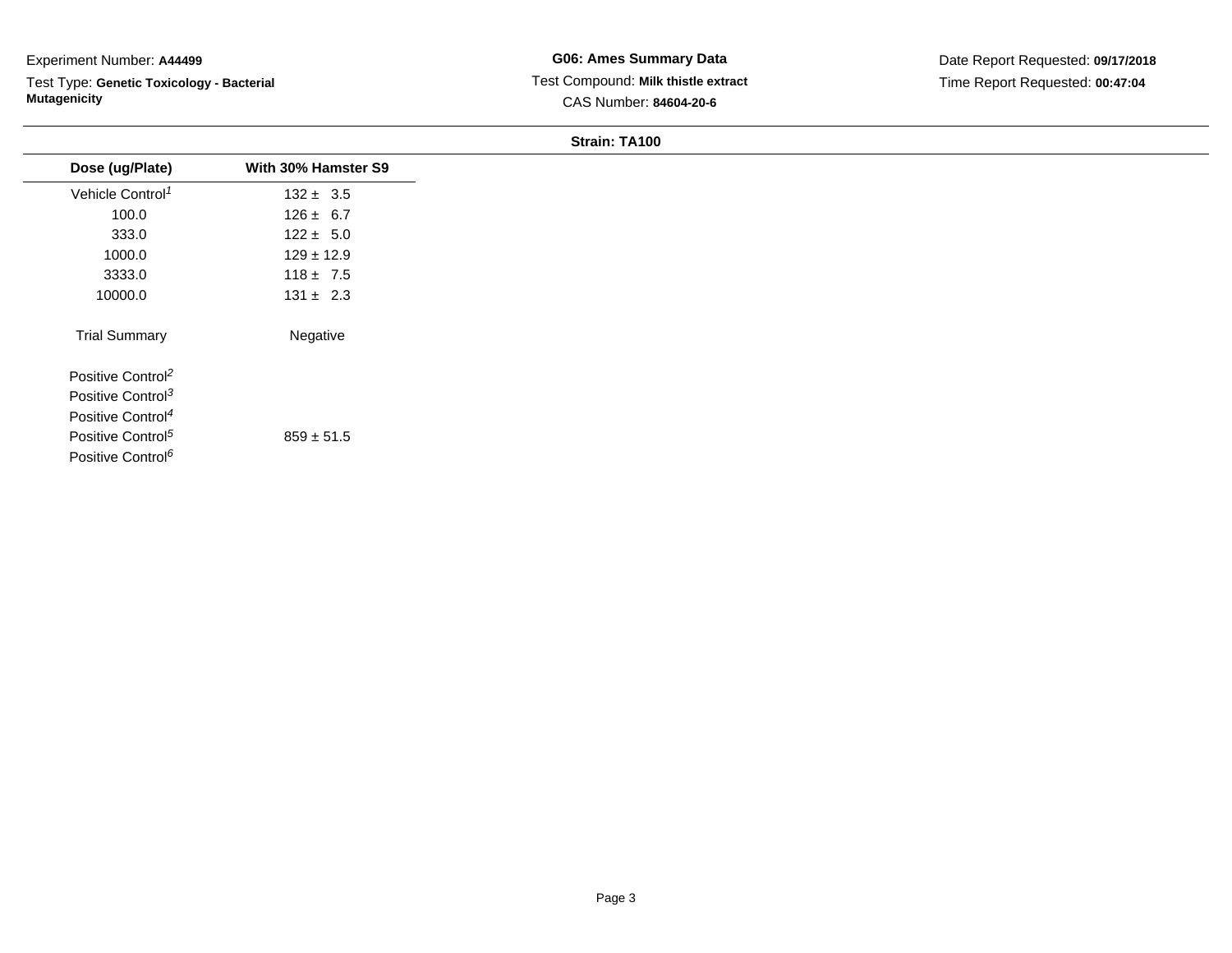**Strain: TA1535Dose (ug/Plate) Without S9 Without S9 With 10% Rat S9 With 30% Rat S9 With 10% Hamster S9** Vehicle Control<sup>1</sup>  $16 \pm 1.0$  8 ± 2.4 10 ± 1.2 19 ± 1.8 10 ± 2.3 100.00 11 ± 1.7  $7 \pm 0.9$   $8 \pm 1.2$   $13 \pm 1.9$   $9 \pm 1.9$ 333.00 10 ± 0.7 10 ± 2.3 12 ± 2.0 16 ± 2.0 9 ± 1.2 1000.00  $13 \pm 2.6$   $8 \pm 1.5$   $9 \pm 0.3$   $13 \pm 0.3$   $6 \pm 0.7$ 3333.00 13 ± 1.0 11 ± 0.6 9 ± 1.2 14 ± 0.7 8 ± 1.3 10000.00  $9 \pm 0.9$   $8 \pm 2.6$   $13 \pm 2.1$   $13 \pm 2.7$   $5 \pm 1.2$ Trial Summary Negativee **Negative Regative** Negative Negative Negative Regative Negative Experiment Number: **A44499**Test Type: **Genetic Toxicology - BacterialMutagenicity** Test Compound: **Milk thistle extract**CAS Number: **84604-20-6**Date Report Requested: **09/17/2018**Time Report Requested: **00:47:04**

Positive Control<sup>2</sup>  $\frac{2}{39 \pm 4.8}$ Positive Control<sup>3</sup>  $232 \pm 22.4$  $106 \pm 8.4$ Positive Control<sup>5</sup> Positive Control<sup>6</sup>  $128 \pm 7.3$  $44 \pm 7.1$ 

# **G06: Ames Summary Data**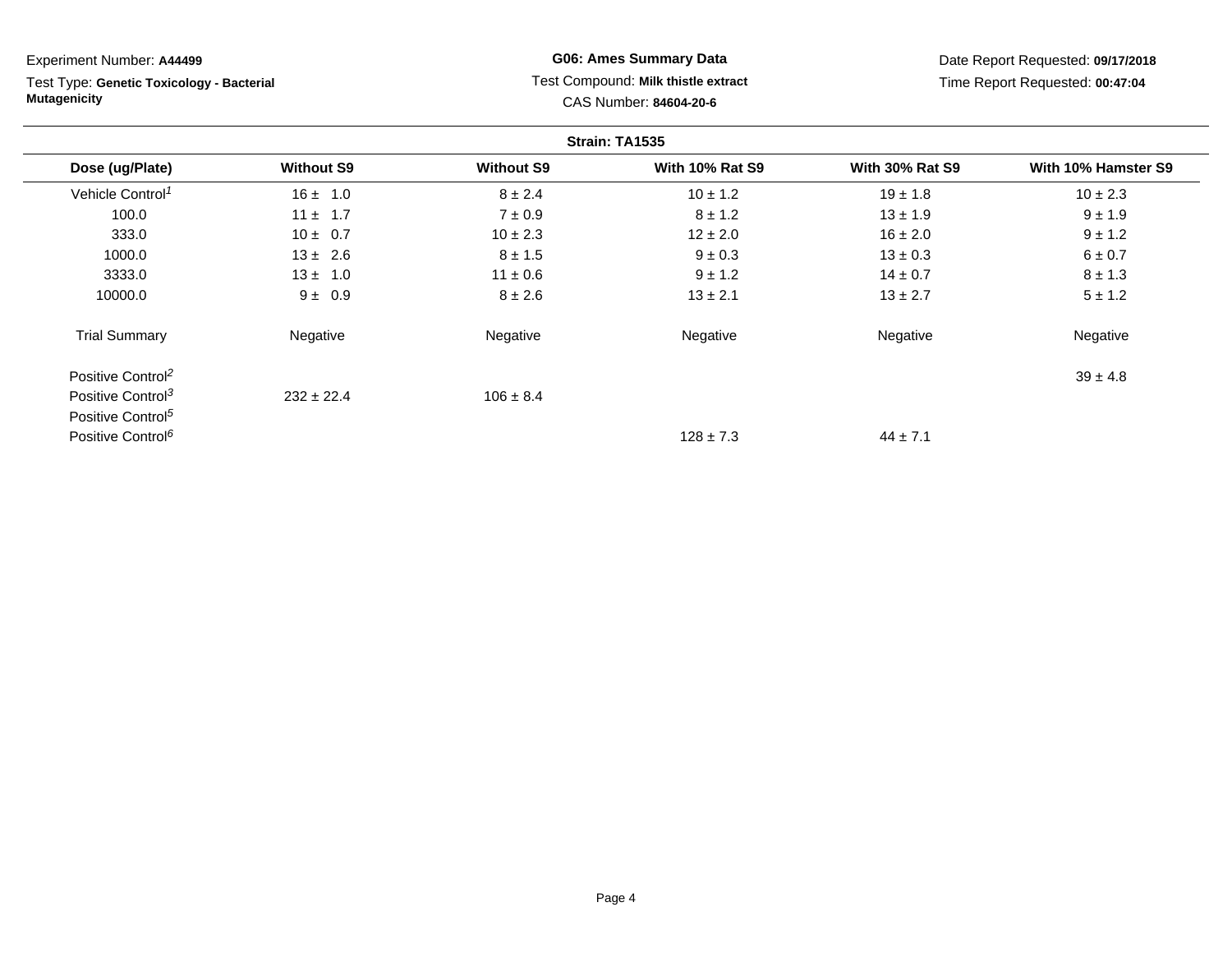Test Type: **Genetic Toxicology - Bacterial Mutagenicity**

| Dose (ug/Plate)               | With 30% Hamster S9 |
|-------------------------------|---------------------|
| Vehicle Control <sup>1</sup>  | $15 \pm 2.2$        |
| 100.0                         | $17 \pm 1.9$        |
| 333.0                         | $14 \pm 1.7$        |
| 1000.0                        | $18 \pm 1.2$        |
| 3333.0                        | $13 \pm 2.2$        |
| 10000.0                       | $13 \pm 1.0$        |
| <b>Trial Summary</b>          | Negative            |
| Positive Control <sup>2</sup> |                     |
| Positive Control <sup>3</sup> |                     |
| Positive Control <sup>5</sup> | $133 \pm 37.6$      |
| Positive Control <sup>6</sup> |                     |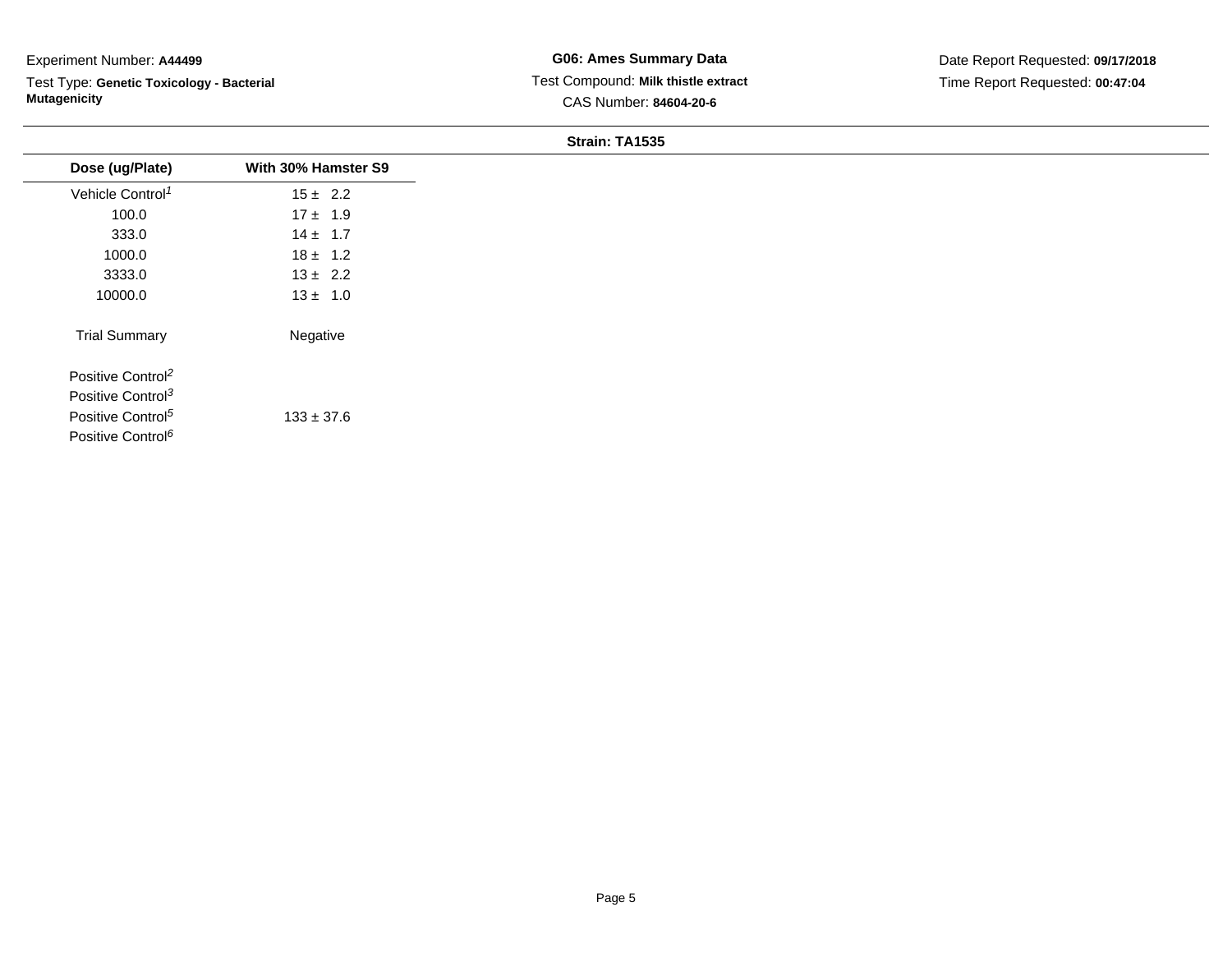**Strain: TA97Dose (ug/Plate) Without S9 Without S9 With 10% Rat S9 With 30% Rat S9 With 10% Hamster S9** Vehicle Control<sup>1</sup>  $140 \pm 1.2$ 2  $81 \pm 5.0$   $118 \pm 2.3$   $160 \pm 21.6$   $115 \pm 6.1$ 100.00 142 ±  $9.8$  83 ± 0.0 126 ± 3.2 161 ± 17.2 107 ± 10.3 333.00 128 ± 4.9 101 ± 8.2 113 ± 5.5 125 ± 2.5 130 ± 10.7 1000.00 124 ± 8.6 103 ± 10.5 115 ± 8.7 148 ± 6.6 118 ± 2.6 3333.00 122 ± 8.2 104 ± 2.7 111 ± 0.9 138 ± 10.5 124 ± 12.4 10000.00 125 ± 1.9 100 ± 12.9 108 ± 5.4 188 ± 12.9 131 ± 5.4 Trial Summary Negativee **Negative Regative** Negative Negative Negative Regative Negative Positive Control<sup>4</sup> $881 \pm 50.9$ Positive Control<sup>6</sup>  $621 \pm 61.7$  $422 \pm 13.3$ Experiment Number: **A44499**Test Type: **Genetic Toxicology - BacterialMutagenicityG06: Ames Summary Data** Test Compound: **Milk thistle extract**CAS Number: **84604-20-6**Date Report Requested: **09/17/2018**Time Report Requested: **00:47:04**

 $383 \pm 70.2$ 

Positive Control<sup>7</sup>

 $337 \pm 9.1$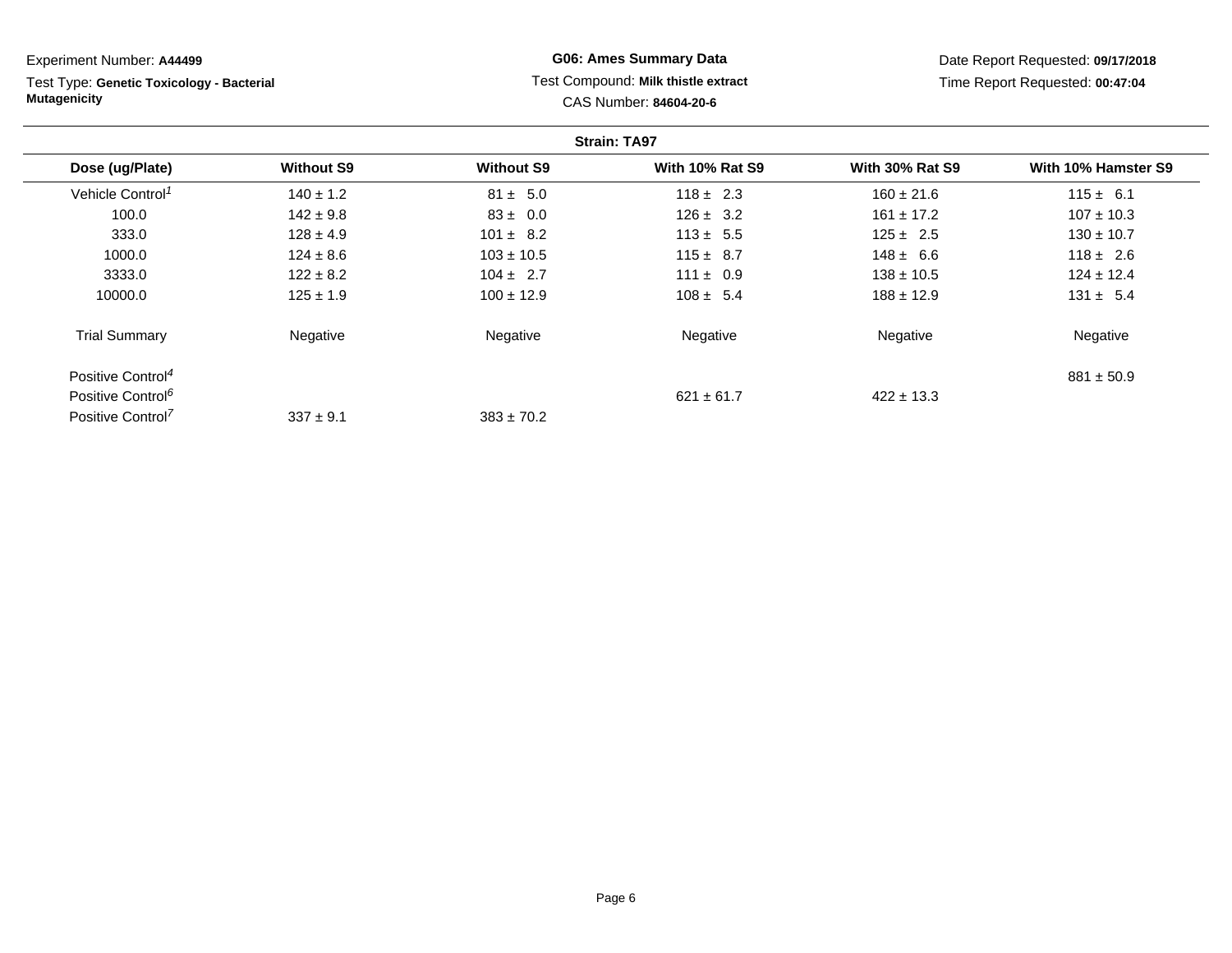Test Type: **Genetic Toxicology - Bacterial Mutagenicity**

**G06: Ames Summary Data** Test Compound: **Milk thistle extract**CAS Number: **84604-20-6**

Date Report Requested: **09/17/2018**Time Report Requested: **00:47:04**

| Dose (ug/Plate)               | With 30% Hamster S9 |
|-------------------------------|---------------------|
| Vehicle Control <sup>1</sup>  | $137 \pm 5.2$       |
| 100.0                         | $122 \pm 10.5$      |
| 333.0                         | $117 \pm 9.1$       |
| 1000.0                        | $123 \pm 8.8$       |
| 3333.0                        | $120 \pm 4.2$       |
| 10000.0                       | $131 \pm 10.0$      |
| <b>Trial Summary</b>          | Negative            |
| Positive Control <sup>4</sup> |                     |
| Positive Control <sup>6</sup> | $1046 \pm 12.5$     |
| Positive Control <sup>7</sup> |                     |
|                               |                     |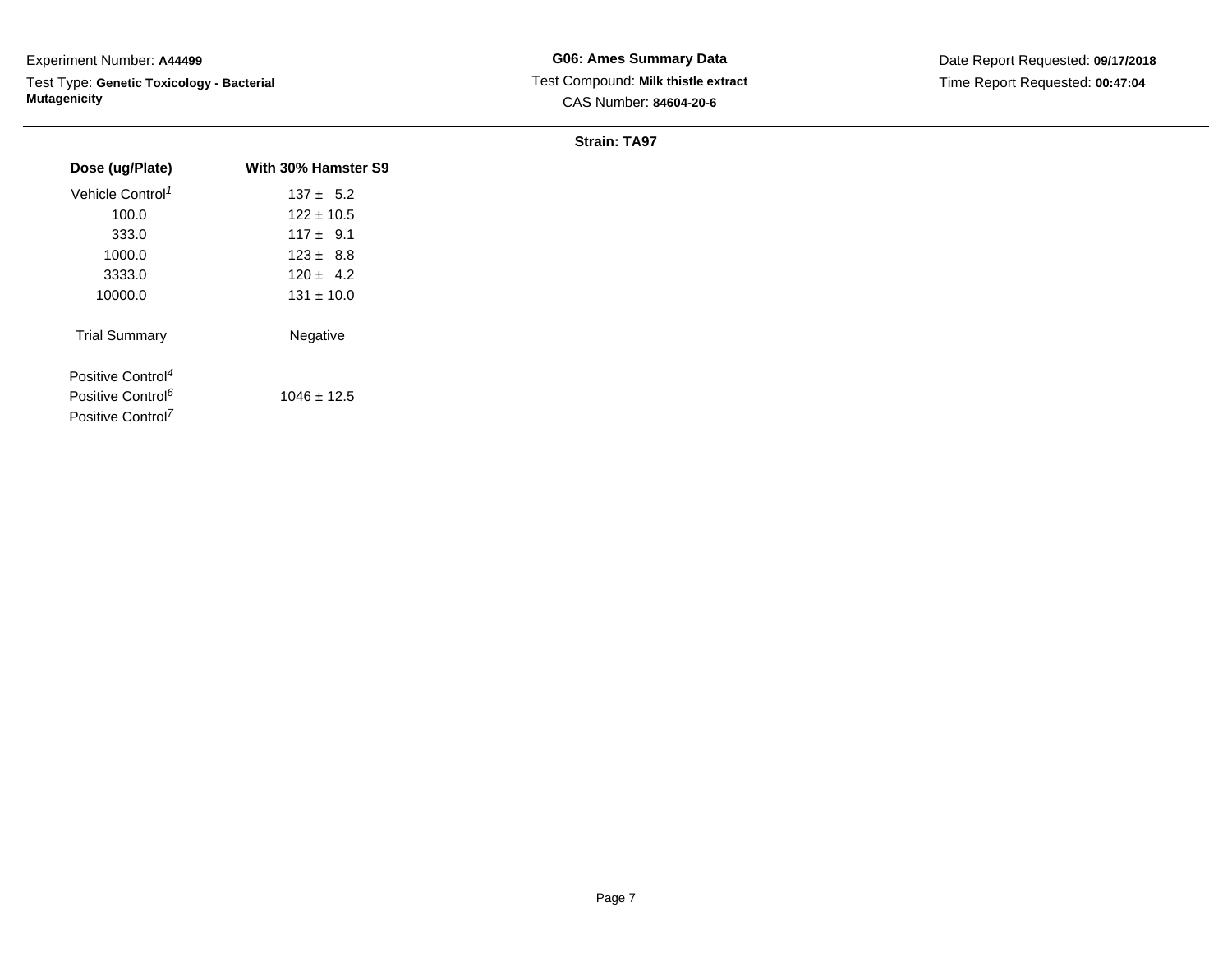Test Type: **Genetic Toxicology - Bacterial Mutagenicity**

# **G06: Ames Summary Data** Test Compound: **Milk thistle extract**CAS Number: **84604-20-6**

Date Report Requested: **09/17/2018**Time Report Requested: **00:47:04**

|                               |                   |                   | <b>Strain: TA98</b>    |                        |                     |
|-------------------------------|-------------------|-------------------|------------------------|------------------------|---------------------|
| Dose (ug/Plate)               | <b>Without S9</b> | <b>Without S9</b> | <b>With 10% Rat S9</b> | <b>With 30% Rat S9</b> | With 10% Hamster S9 |
| Vehicle Control <sup>1</sup>  | $20 \pm 2.3$      | $13 \pm 1.7$      | $23 \pm 3.9$           | $26 \pm 3.1$           | $23 \pm 0.6$        |
| 100.0                         | $24 \pm 1.5$      | $16 \pm 3.5$      | $14 \pm 0.0$           | $22 \pm 4.2$           | $23 \pm 1.2$        |
| 333.0                         | $22 \pm 3.8$      | $15 \pm 2.3$      | $13 \pm 2.5$           | $26 \pm 4.4$           | $16 \pm 0.6$        |
| 1000.0                        | $22 \pm 5.4$      | $18 \pm 0.7$      | $13 \pm 2.9$           | $22 \pm 2.8$           | $20 \pm 4.5$        |
| 3333.0                        | $20 \pm 3.6$      | $15 \pm 2.9$      | $11 \pm 3.2$           | $20 \pm 1.7$           | $22 \pm 1.2$        |
| 10000.0                       | $22 \pm 2.0$      | $19 \pm 1.8$      | $16 \pm 2.3$           | $20 \pm 4.6$           | $21 \pm 2.9$        |
| <b>Trial Summary</b>          | Negative          | Negative          | Negative               | Negative               | Negative            |
| Positive Control <sup>2</sup> |                   |                   | $165 \pm 21.8$         |                        | $559 \pm 78.2$      |
| Positive Control <sup>8</sup> | $245 \pm 24.4$    | $78 \pm 11.4$     |                        |                        |                     |
| Positive Control <sup>5</sup> |                   |                   |                        | $270 \pm 18.2$         |                     |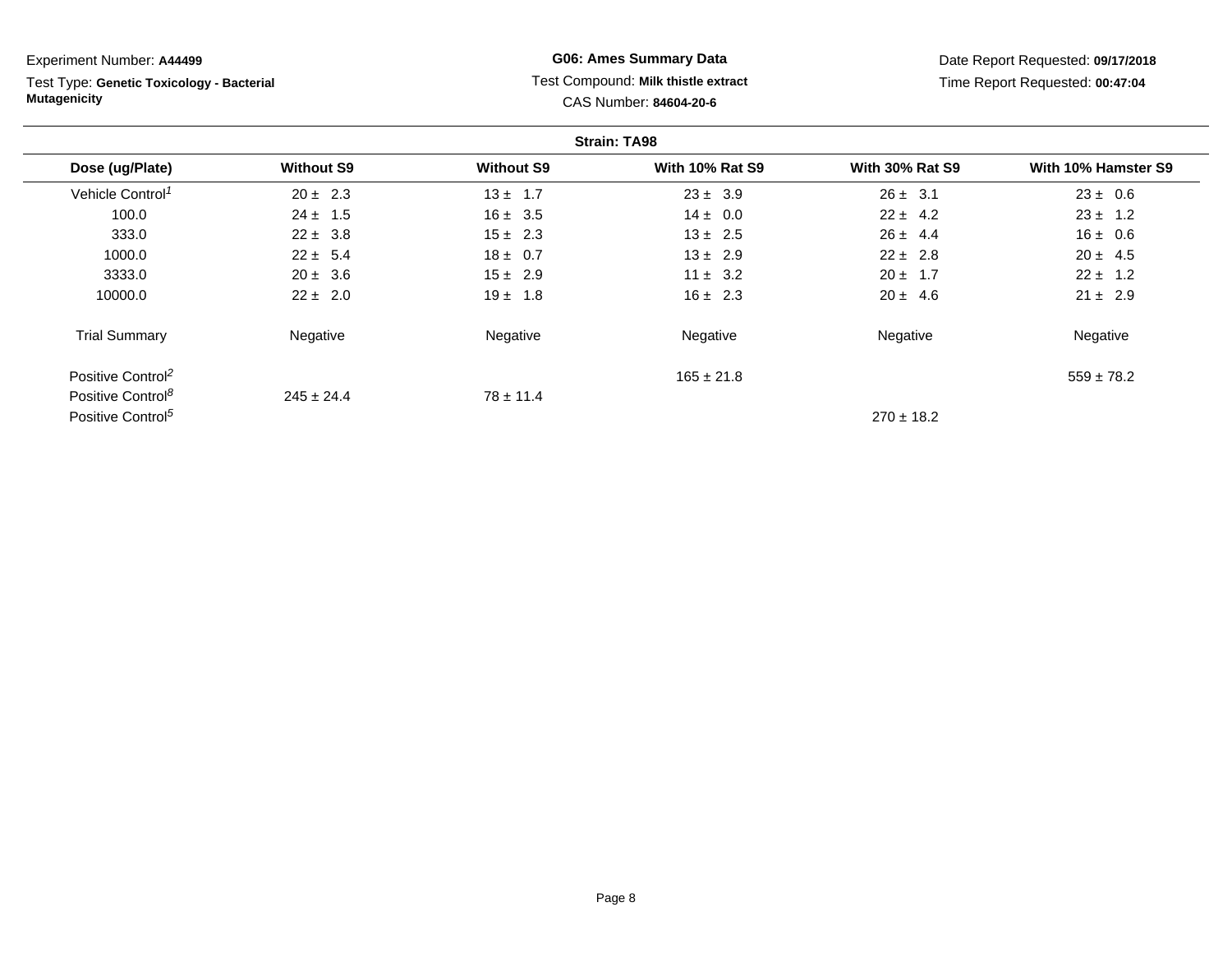Test Type: **Genetic Toxicology - Bacterial Mutagenicity**

**G06: Ames Summary Data** Test Compound: **Milk thistle extract**CAS Number: **84604-20-6**

Date Report Requested: **09/17/2018**Time Report Requested: **00:47:04**

| Dose (ug/Plate)               | With 30% Hamster S9 |
|-------------------------------|---------------------|
| Vehicle Control <sup>1</sup>  | $21 \pm 4.7$        |
| 100.0                         | $18 \pm 3.2$        |
| 333.0                         | $18 \pm 1.0$        |
| 1000.0                        | $20 \pm 3.2$        |
| 3333.0                        | $20 \pm 2.0$        |
| 10000.0                       | $25 \pm 6.2$        |
| <b>Trial Summary</b>          | Negative            |
| Positive Control <sup>2</sup> |                     |
| Positive Control <sup>8</sup> |                     |
| Positive Control <sup>5</sup> | $580 \pm 40.0$      |
|                               |                     |